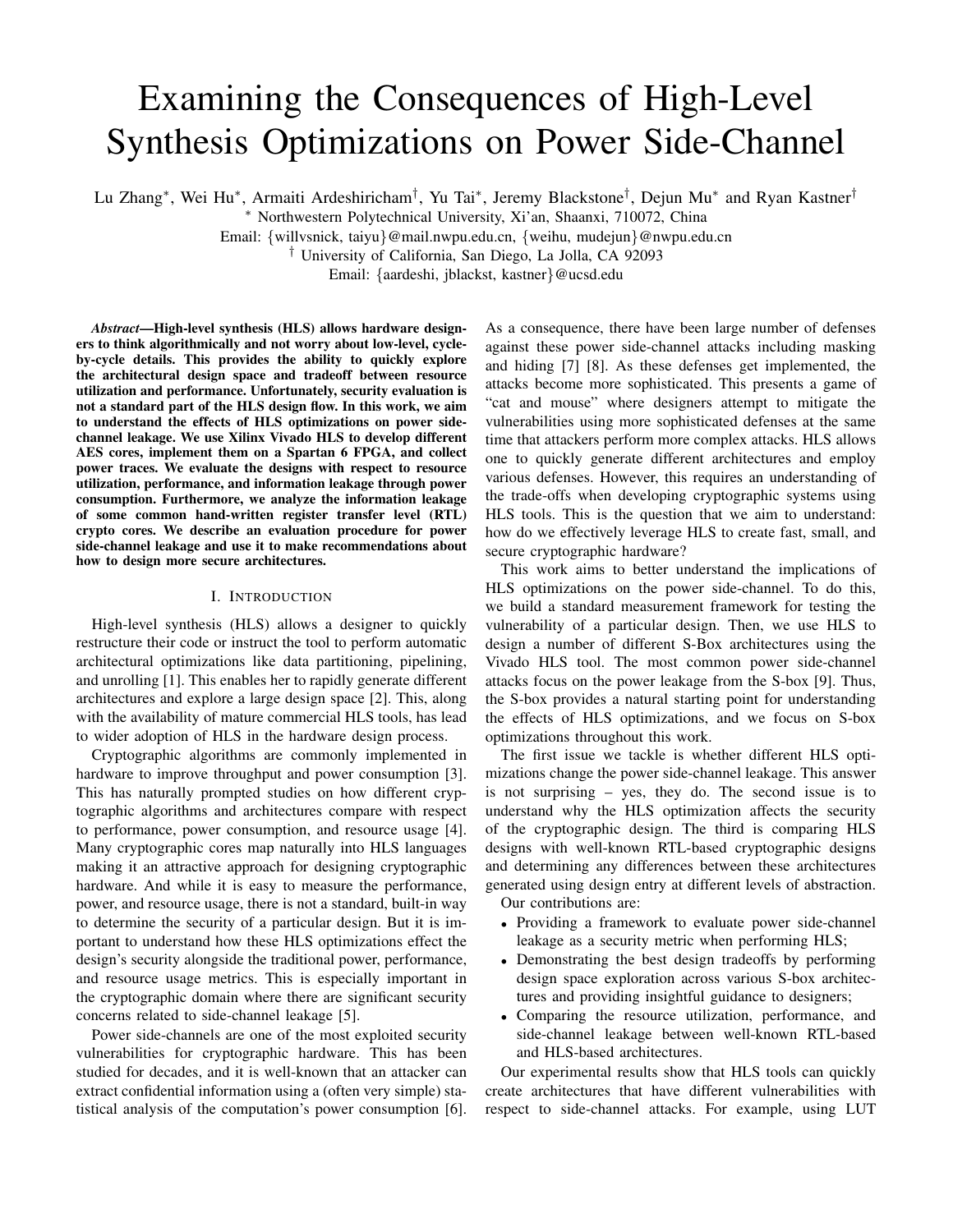

Fig. 1. The workflow to design each benchmark and perform the security evaluation. First, we create the benchmark using HLS or an existing RTL implementation. We evaluate only architectural changes related to the S-box, and therefore, we create a test harness focused on gathering the power consumption only in that module. The S-box architectures are synthesized to FPGA and executed with different power traces collected with an oscilloscope.

memory for the S-box generally show vulnerabilities to firstorder side-channel attacks while designs generated using block RAM have stronger resistance to power analysis attacks.

#### II. POWER SIDE-CHANNEL EVALUATION

#### *A. Evaluation Workflow*

Our overall workflow is shown in Figure 1. The goal is to create different architectures, collect consistent power traces, and evaluate each architecture's resilience to power sidechannel attacks. First, we create a C code reference design for subbyte module. Second, this C codes are modified manually to create HLS-readable codes by changing the tunable resource optimization knob. Third, Vivado HLS tool generates RTL from the input HLS code. After this point, the process is the same for both the RTL benchmarks and the HLS benchmarks. Afterwards, we extract the corresponding module from HLS and implant it into the reference architecture in Figure 1 Part 3. Then these benchmarks are synthesized and implemented using ISE Design Suite v14.7 in turn to obtain resource utilization and performance information respectively. Finally, we run these benchmarks on the *SAKURA-G* board and collect traces for further security evaluation.

As we only focus on the effects of architectural changes to the S-box, a reference architecture is provided for ease of comparison between different implementations. Figure 1 Part 3 demonstrates the specific details of this reference architecture. For simplicity, we have removed all external circuit (e.g., mix-column, shift-row, etc. for AES) that might bring significant and undesired noise in power side-channel. For all benchmarks, we implement each design by replacing the corresponding non-linear sub-module. As the reference architecture use a state register to store the intermediate value so the Hamming Distance between value updates in this register can describe the real power consumption precisely.

We designed ten benchmarks which originate from two different sources. The RTL-based set is from currently available open-source benchmarks for side-channel analysis [10]. While we generate the HLS benchmarks by applying resource optimization in Xilinx Vivado HLS tool. We perform different modifications to get a range of architecturally unique designs. One method implements the S-box as a lookup table using LUT memories, which uses FPGA LUTs to store the entries of the S-box. Another option is to use FPGA block RAM memories (i.e., BlockRAM); these memories are configurable as single-port or dual-port instance. Adding ports increases the throughput while requiring more resources. Another technique is to store the S-box entries into the FPGA fabric as constants and use a multiplexor to decide between them (MUX).

#### *B. Evaluation Metrics*

Side-Channel leakage evaluation aims to categorize an implementation based upon its vulnerability to attack. For firstorder leakage detection, non-specific t-test is considered to be the most common assessment for early security assessment. The basic idea of non-specific t-test is to check if two datasets have an identical mean and variance. In such a test, two datasets ( $D_1$  and  $D_2$ ) are available. Data in  $D_1$  is collected by feeding identical plaintext to the encryption module for m times. While Data in  $D_2$  is measured by sequentially feeding various plaintexts *n* times. Yet, the key for  $D_1$  and  $D_2$  is a constant value. A Welch's t-test [11] is performed for evaluation by computing the following equation.

$$
\hat{t}(d_1, d_2) = \frac{\hat{\mu}_{d_1} - \hat{\mu}_{d_2}}{\sqrt{\frac{\hat{\sigma}_{d_1}^2}{m} + \frac{\hat{\sigma}_{d_2}^2}{n}}}
$$
(1)

where  $d_1 \in D_1$  and  $d_2 \in D_2$ , and  $\hat{\mu}$  and  $\hat{\sigma}$  represent the sample mean and sample variance respectively. It is noteworthy that, from the prospective of practice, the null hypothesis of nonspecific t-test could be rejected with sufficient evidence only when the result value  $|t| > 4.5$ . Therefore, the existence of a leakage could be detected and verified.

Among all non-profiled side-channel methods, Correlation Power Analysis (CPA) is considered as the most efficient and optimal attacking method against first-order side-channel leakage [12]. In order to quantify the security of a specific design, we apply the Measurementsto-Disclosure (MTD) as the metric for comparison. In such an attack, randomly generated plaintexts are chosen and fed to the encryption module continuously. While the encryption key has to be constant for all the measurement. During encryption, real power traces are recorded and then correlate to consumption predicted by power model. Such comparison can be fairly performed by means of Pearson's Correlation Coefficient for each key hypothesis  $\hat{k}$ , using Equation (2).

$$
\hat{\rho}(r, h_{\hat{k}}) = \frac{cov(r, h_{\hat{k}})}{\hat{\sigma}(r) \cdot \hat{\sigma}(h_{\hat{k}})}
$$
(2)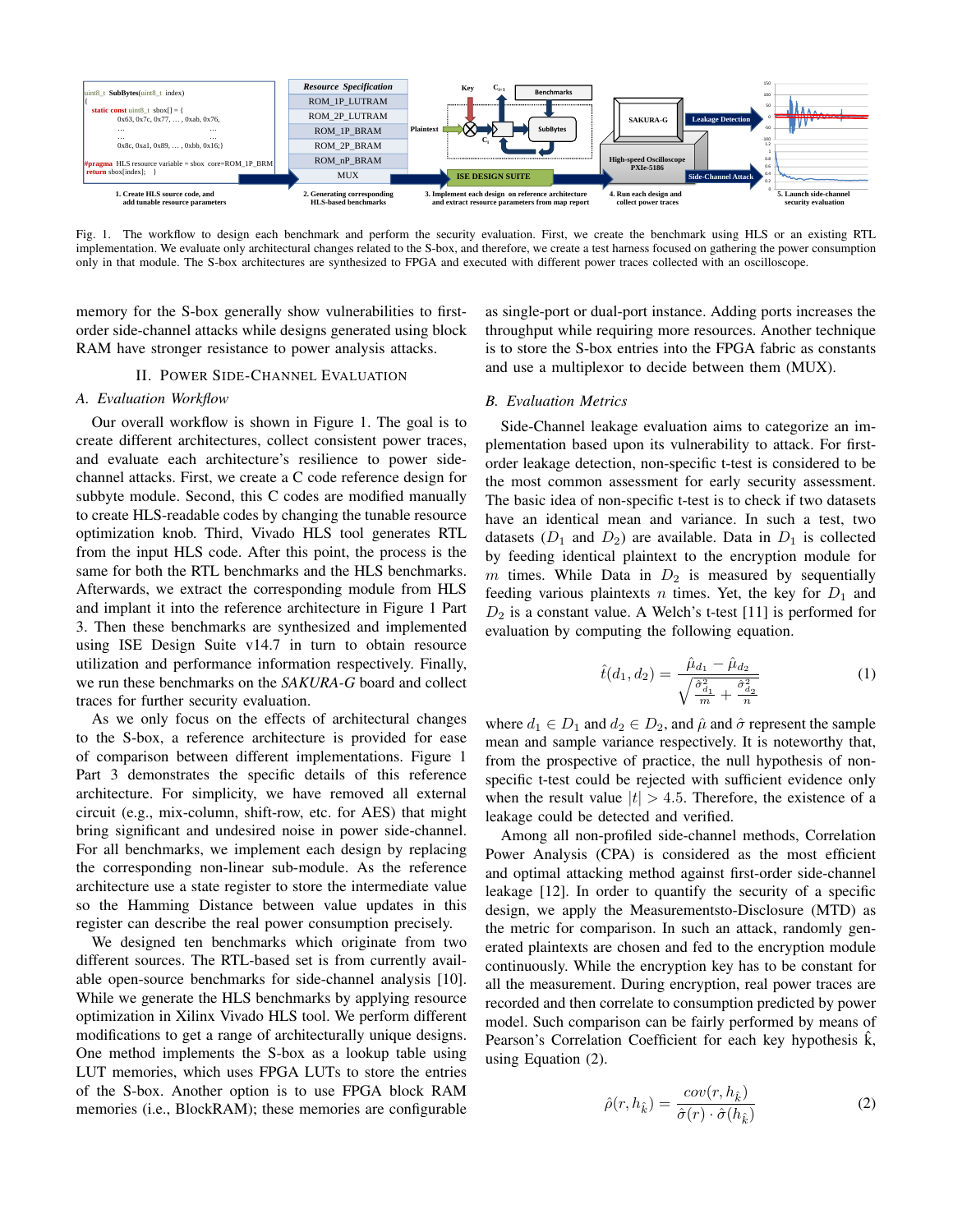where r and  $h_{\hat{k}}$  denote the real recorded measurement and hypothetical power consumption respectively. While the covariance and standard deviation are denoted as  $cov$  and  $\hat{\sigma}$ respectively. In a successful case, the key hypothesis  $k_c$ corresponding to the correct guess will lead to a significant  $\hat{\rho}_c$  $(\hat{\rho}_c \in (-1, 1))$  value by a large amount than a wrong guess.

## III. PRACTICAL EVALUATION

In this section, we provide an evaluation of different benchmarks using a testing framework that includes the same test harness, *SAKURA* board, oscilloscope, evaluation and attack (see Section II-A). We perform a design space exploration of the different architectures with respect to throughput, resource utilization, and power side-channel resilience in Section III-A. To determine the security of the design, we evaluate each benchmark using first-order leakage detection from Section III-B and first-order CPA attack from Section III-C.

#### *A. Design Space Analysis*

Table I describes the different benchmarks. Our goal is to evaluate the spectrum of architectural choices for the Sbox. These include benchmarks taken from existing RTL implementations (the first four labeled "RTL") and HLS-based benchmarks (the last six labeled "HLS"). The first column of Table I describes the major details of the architecture, the second column gives the throughput, column three reports the resource usage (Slices/LUTs/BRAM), and column four presents metrics related to its vulnerability to power sidechannel attack – "Leakage" is related to the t-test and denotes whether the design shows a difference in the t-test results; a secure design has NO leakage. MTD denotes the number of traces required to recover the correct key (lower is better). We use a maximum of 100,000 traces for this attack.

TABLE I

THROUGHPUT, RESOURCE USAGE, AND POWER SIDE-CHANNEL LEAKAGE OF DIFFERENT S-BOX ARCHITECTURES. WE EVALUATE TWO METRICS FOR SECURITY – USING THE T-TEST (YES MEANS LIKELY LEAKAGE) AND THE NUMBER OF MEASUREMENTS TO DISCLOSURE (MTD) USING CPA.

| <b>Benchmarks</b> | Throughput    | Resource | Leakage & MTD  |
|-------------------|---------------|----------|----------------|
| LUT(RTL)          | 8bits/cycle   | 8/32/0   | <b>YES/133</b> |
| COMP(RTL)         | 8bits/cycle   | 23/54/0  | <b>YES/293</b> |
| PPRM1(RTL)        | 8bits/cycle   | 99/216/0 | <b>YES/55</b>  |
| PPRM3(RTL)        | 8bits/cycle   | 26/53/0  | <b>YES/163</b> |
| MUX(HLS)          | 8bits/cycle   | 9/9/0    | <b>YES/340</b> |
| LUTRAM1P(HLS)     | 8bits/cycle   | 12/32/0  | <b>YES/165</b> |
| LUTRAM2P(HLS)     | 16bits/cycle  | 88/179/0 | <b>YES/294</b> |
| BlockRAM1P(HLS)   | 8bits/cycle   | 0/0/1    | YES/100,000+   |
| BlockRAM2P(HLS)   | 16bits/cycle  | 0/0/1    | YES/100,000+   |
| BlockRAMnP(HLS)   | 128bits/cycle | 0/0/8    | NO/100,000+    |
|                   |               |          |                |

The results from Table I clearly show that first-order leakage (t-test results) widely exists in both RTL-based or HLS-based designs. This is especially true for the benchmarks implemented using slices and LUTs. While those that solely use BRAMS (BlockRAM1P, BlockRAM2P, and BlockRAMnP) cannot be successfully attacked using CPA despite the fact that both BlockRAM1P and BlockRAM2P show leakage vulnerability from the t-test. BlockRAMnP benchmark does not have leakage according to the t-test and is not successfully attackable using CPA, which indicates that it is the most secure design amongst these benchmarks.

Among all the LUT-based benchmarks, PPRM1 benchmark has the highest resource overhead and the worst MTD performance. While MUX benchmark has the lowest resource overhead and the best MTD performance. However, this observation does not mean the lower number of LUT primitives the more secure your system is. The side-channel security of your design is quite related to their function. For example, although LUTRAM2P benchmark has higher resource utilization, it shows better MTD performance among most LUTbased benchmarks. That is because LUTRAM2P benchmark is implemented as ROM memory using Vivado HLS, which is a fundamentally different implementation compared to the other benchmarks. That is also the reason why LUTRAM1P benchmark has lower resource overhead but worse MTD performance in comparison with LUTRAM2P benchmark. Overall, BlockRAM-based benchmarks show better throughput and MTD performance than LUTRAM-based benchmarks.

# *B. Leakage Detectability Analysis*

We implemented all the benchmarks depicted above on *SAKURA-G* side-channel evaluation board featuring an Xilinx Spartan6 *LX75* FPGA. The implementation in Figure 1 Part 3 is considered as the reference architecture. Moreover, all the implementations were served using 24MHz clock frequency. In order to sample aligned power traces, reference design will provide a control signal for measurement triggering. The evaluation board is connected with Host PC through the USB interface for data communication. Then we use a PXIe-5186 high-speed oscilloscope to record the traces at a sampling rate of 1GS/s from measurement point J3 on the board.

In order to delve deeper into the security analysis, we perform the non-specific t-testing as described in Section II-B as the leakage detection distinguisher. This method could identify stable first-order leakages using 100,000 traces. Figure 2 shows the leakage detection results of all HLS-based benchmarks. From Figure 2, we are not surprised to see that all LUT-based benchmarks show obvious side-channel leakage. However, among all BlockRAM-based benchmarks, *BlockRAM2P* benchmark shows much significant first-order leakage than the other two. This indicates that dual access in BlockRAM primitive will incur significant first-order sidechannel leakage. Note that we only show the leakage detection results of HLS-based benchmarks here because all RTL-based benchmarks lead to successful attack. Therefore, we show the corresponding results in the following subsection.

# *C. Side-Channel Attack Analysis*

For side-channel attack, we launch first-order non-profiled CPA attack on these benchmarks with known random generated plaintexts and a fixed key. The practical attack was performed following a divide-and-conquer approach where each key byte is attacked in isolation. Our attack models the dynamic consumption as  $HD(c_{i+1} \bigoplus c_i)$ , where HD denotes